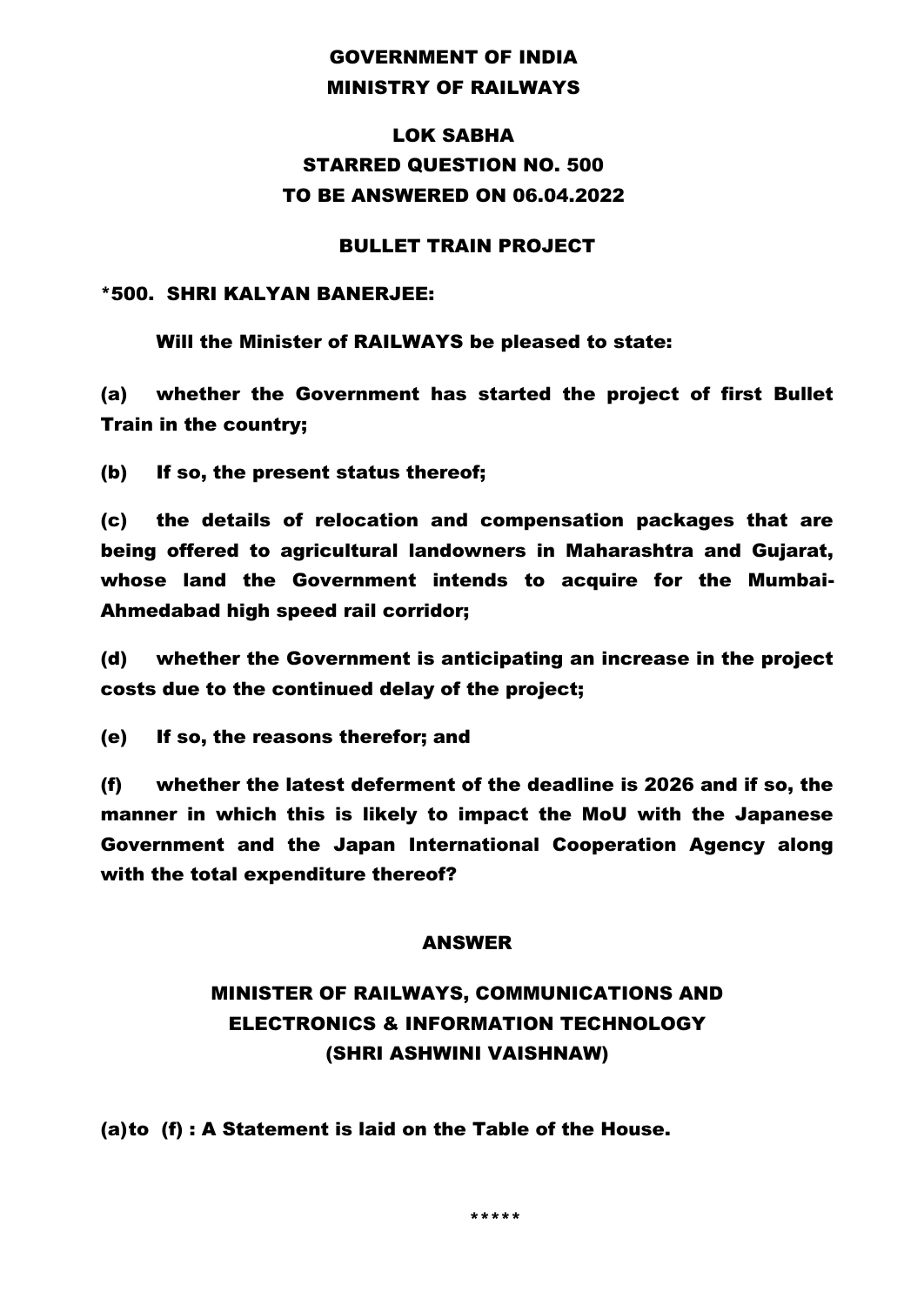# STATEMENT REFERRED TO IN REPLY TO PARTS (a) TO (f) OF STARRED QUESTION NO.500 BY SHRI KALYAN BANERJEE TO BE ANSWERED IN LOK SABHA ON 06.04.2022 REGARDING BULLET TRAIN PROJECT

(a) and (b) : Yes, Sir. The Government has sanctioned the first High Speed Rail Corridor between Mumbai and Ahmedabad in December, 2015 with technical & financial assistance from Government of Japan and the same is presently under execution. The current status of Mumbai-Ahmedabad High Speed Rail (MAHSR) Project is as under:

- All Statutory Clearances relating to wildlife, Coastal Regulation Zone (CRZ) and Forest clearance have been obtained.
- Out of total land requirement of approx. 1396 ha., about 1248 ha. Land has been acquired so far.
- The entire project has been divided into 27 Contract packages including Training Institute at Vadodara. At present, 13 packages have been awarded, 3 are under evaluation and Notice Inviting Tender (NIT) has been invited for 2 packages.
- Out of total 352 Km length of project located in Gujarat and Dadra & Nagar Haveli, Civil works in 352 Km length have started in different phases from December, 2020 onwards.

(c): The land acquisition and Rehabilitation activities for the MAHSR Project is being done in accordance with the "Right to Fair Compensation and Transparency in Land Acquisition, Rehabilitation and Resettlement (RFCTLARR) Act, 2013" and relevant amendment and Government Resolutions (GR) of the respective State Governments.

(d) to (f): The cost of MAHSR Project is  $\bar{\tau}$  1,08,000 crore as in 2015. Delay in land acquisition especially in the State of Maharashtra and consequent delays in finalization of contracts as well as adverse